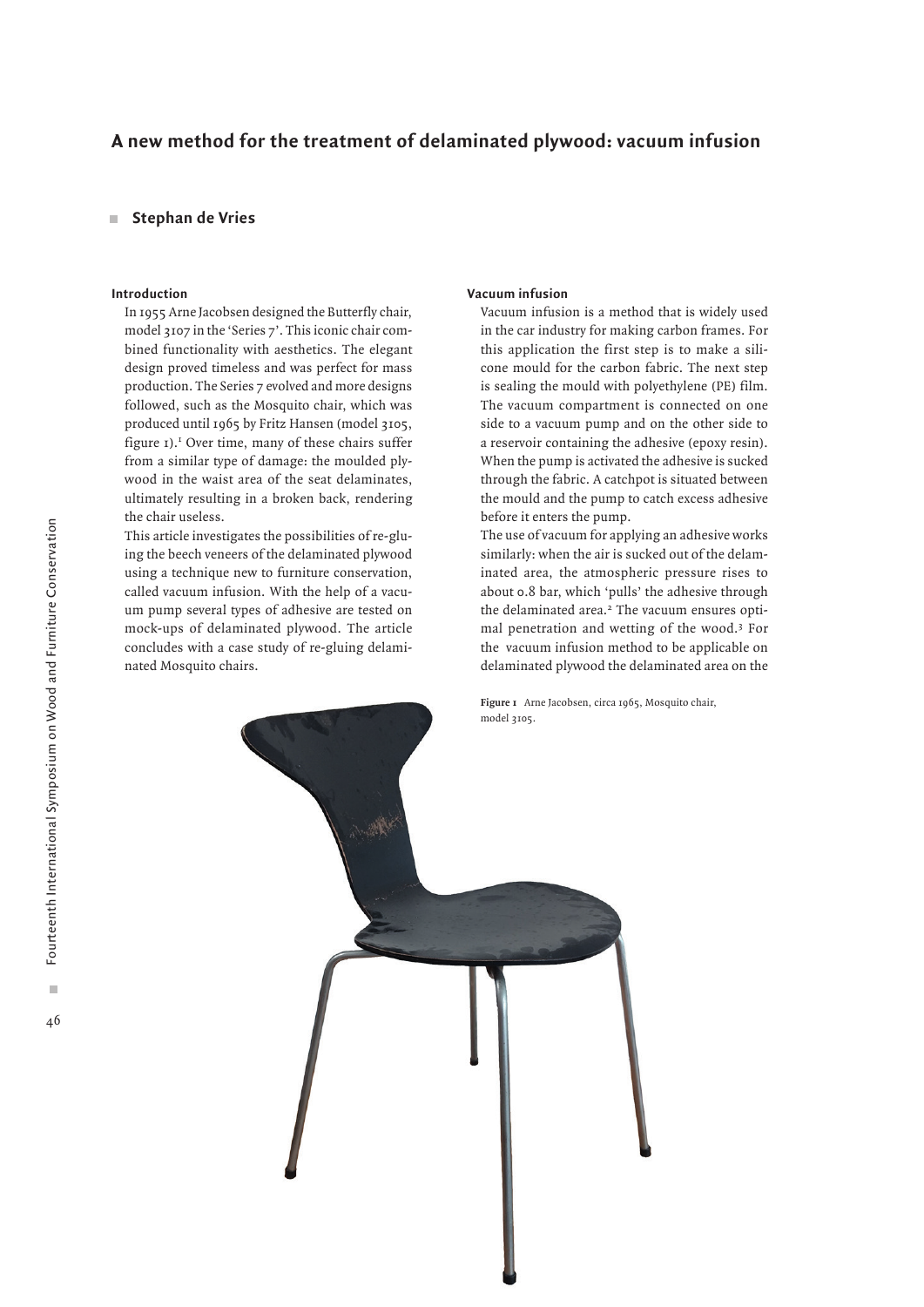

**Figure 2** Delaminated waist area, model 3105.

chair has to run from one side of the back seat to the other (figure 2), and the method needs some adjustments (figure 3).

# **Adhesive and vacuum compartments**

The most important aspects of this research are the type of adhesive to be used and the design of the vacuum compartment. The adhesive needs to be of low viscosity. Also, it must be strong enough for the chair to be usable after treatment. This means the adhesive's shear strength should be high, almost as high as the wood itself.

The vacuum compartment seals the delaminated area from its surroundings - like a vacuum bag. For our purpose it also acts as a barrier for the excess adhesive. It has to be as small as possible in order to decrease the surface area between the compartment and the chair's finish.

# **Adhesive selection**

The shear strength of the adhesive is an important factor for re-gluing the delaminated plywood veneers.4 A selection of adhesives with different shear forces are considered. These adhesives are selected from a study by Ellis & Heginbotham (2004) (table 1).5 When the shear strength of the adhesives is compared to the shear strength of American beech with a moisture content of 12% (142 KgF/cm2) it can be concluded that beech wood

is much stronger than the adhesives. $6$  This means that glue failure would occur before wood failure and therefore, in theory, limit the risk of new damage occurring.

#### **Discussion of adhesives**

The adhesives to be tested are: epoxy, fish glue and Paraloid B72 in three different solutions: acetone, acetone/ethanol mixture and Shellsol A.7

Epoxy is in many cases a taboo in conservation, because after curing the highly cross-linked polymer is insoluble. Mechanical removal of the adhesive is practically impossible when applied to moulded plywood veneers. A comparison could be made with the conservation and impregnation of archaeological wood.<sup>8, 9</sup> Ikjoo (2012) states that 'irreversible materials' may be used in conservation when there is no other way in preserving the object.10 In those cases the conservation of the object weighs higher than reversibility or retreatability. For furniture that is in (daily) use and for which no alternative treatment exists it can be argued that epoxy resin adhesive is justified.

Liquid fish glue is a water-soluble cold animal glue with positive processing properties: it has good wetting capacities and due to its formulation it has a fairly long open time. Spills are easily cleaned up with water, and re-dissolving it should be possible although this implies the use of moist and/or heat. It dries quickly to a rather hard and brittle film. Paraloid B72 dissolved in an apolar solvent such as Shellsol A dries much slower than when dissolved in polar solvents. Due to the slow evaporation, especially so when applied in a vacuum system,

effective drying becomes an issue. The adhesive stays flexible because the encapsulated solvent acts as a plasticiser.<sup>11</sup> A benefit of Paraloid B72 in Shellsol A is that it doesn't interact with the cellulose nitrate varnish of the chair.

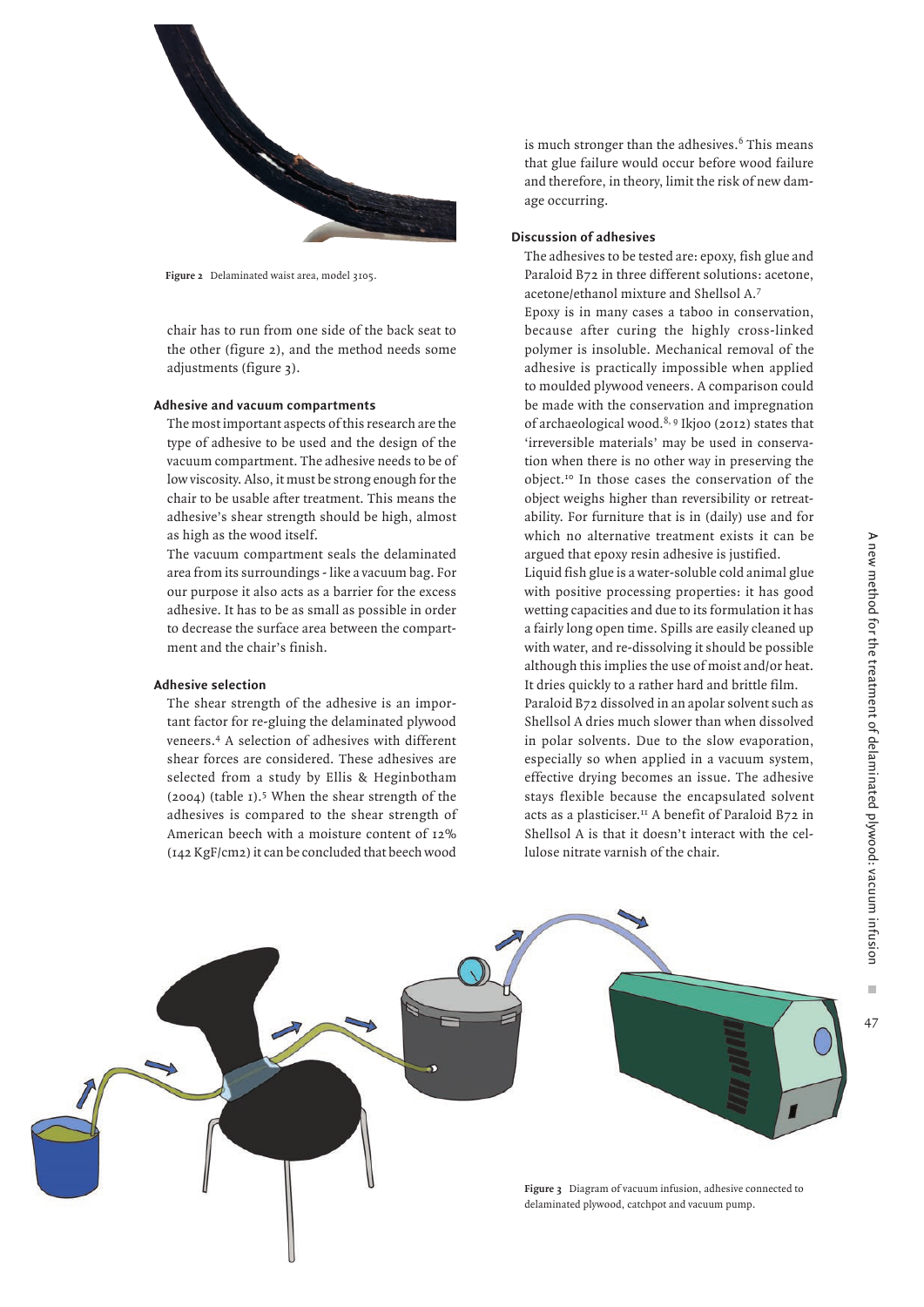#### **Vacuum infusion tests**

Mock-ups of delaminated plywood were prepared. With a bandsaw a cut was made through the centre of the boards, and the ends were glued back together (figure 4). The boards were wrapped in PE film with the help of airtight rubber tape and connectors for the tubes were added (figure 5). After infusion and drying, the mock-ups were cut into two-centimetre wide strips, running in the infusion direction. From the sides of these strips the bonds could be observed. The spread of the adhesive was drawn, resulting in flowcharts (figure 6).

#### **Discussion results**

After the experiment it became clear that for vacuum infusion the viscosity of the adhesive is preferred to be between water and maple syrup. The adhesive can be made thicker with phenolic microballoons, but this will lower the strength of the adhesive.

Both fish glue and epoxy worked well; they fully wetted the delaminated area. Paraloid B72 did not work well. When applied in acetone and acetone/ ethanol air bubbles developed, when dissolved in Shellsol A the resin wouldn't dry due to insufficient evaporation.

Spillage of adhesive on the surface can occur directly during application, and via reverse migration or bleeding, when the adhesive migrates through the veneers to the surface of the plywood. The cellulose nitrate finish<sup>12</sup> of the chairs is very sensitive to acetone. The migrated adhesive might reactivate or solubilise the finish, or indirectly damage the finish when the surface has to be cleaned afterwards. In the case of fish glue this may not be so much of an issue although aged cellulose nitrate finishes are sensitive to water. Since epoxy hardens to an insoluble mass it can only be removed mechanically, causing damage.



**Figure 4** Delaminated plywood mock-ups.



**Figure 5** Vacuum compartment with mock-up, PE film, tube connectors and sealing tape.

Based on the above-mentioned test results and material properties fish glue was selected as the adhesive for the case study treatment of the Mosquito chairs.

# **Case study and alterations**

The vacuum compartment had been altered during the testing process. After the first six tests a couple of disadvantages of the PE film compartment became clear. Firstly, it took a lot of time to make the compartment perfectly airtight. Secondly, the compartment is of single-use and is afterwards discarded. From these drawbacks it was clear that a new type of compartment had to be designed. The new compartment covered only the edges of

**Figure 6** Flowcharts of fish glue and epoxy. Yellow: glue has spread; blue: gaps; white: plywood from the mock-up.

| Fish glue |                         | Epoxy |  |  |
|-----------|-------------------------|-------|--|--|
|           | --<br><b>CONTRACTOR</b> |       |  |  |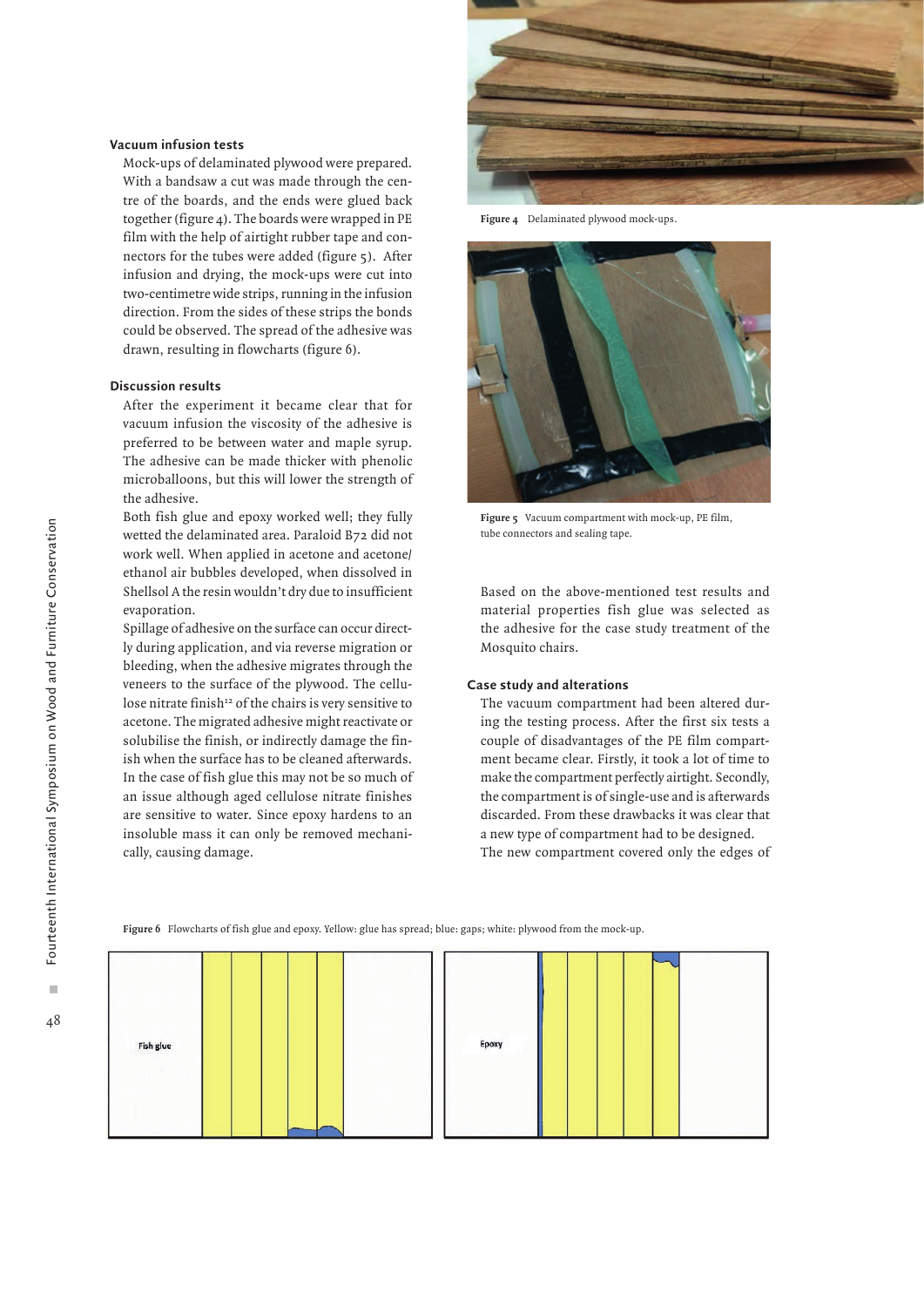

**Figure 7a, 7b** Re-usable cast silicone compartment on mock-up and chair.

the delaminated area (figures 7a, 7b). It is best described as a mouthpiece with an inlet and an outlet. The silicone rubber was cast and proved to be a re-usable and flexible component. This made it easier to set up the testing rig and to remove the components after infusion. With these silicone mouthpieces double-inlet and -outlet valves were tested. A better spread of the adhesive was expected but in practice it had the same results as with the previous vacuum compartment.

For the case study the procedure was altered a third time. Instead of the silicone mouthpiece, plasticine was used. This material is perfect for free forming a mouthpiece, and it seemed to be sufficiently airtight. With the first two methods the adhesive was transported from an adhesive tank through tubing into the inlet mouthpiece. This was altered, and only an outlet mouthpiece was fabricated, connected via tubing to the catchpot. The adhesive was applied with a syringe, which increased the adjust-



**Figure 9** Scan the QR code for a short vacuum infusion video.

ability and controllability of the infusion (figure 8). After infusion the delaminated area was clamped in a mould until dry (figure 9).

The technique proved to be successful in bonding the delaminated veneers. Only where the inner veneers had also broken additional action had to be taken: for example, in case of a crack perpendicular to the veneer grain direction, resulting from continuous use of the chair after the veneers in the back had already started delaminating. As a test, a piece of carbon fibre-reinforced polyamide cloth was inserted in between the broken veneers using a spatula. The edges of the cloth were before-

**Figure 8a, 8b** Plasticine mouthpiece, fibre reinforcement and application of fish glue during infusion. Right: clamped chair after infusion.